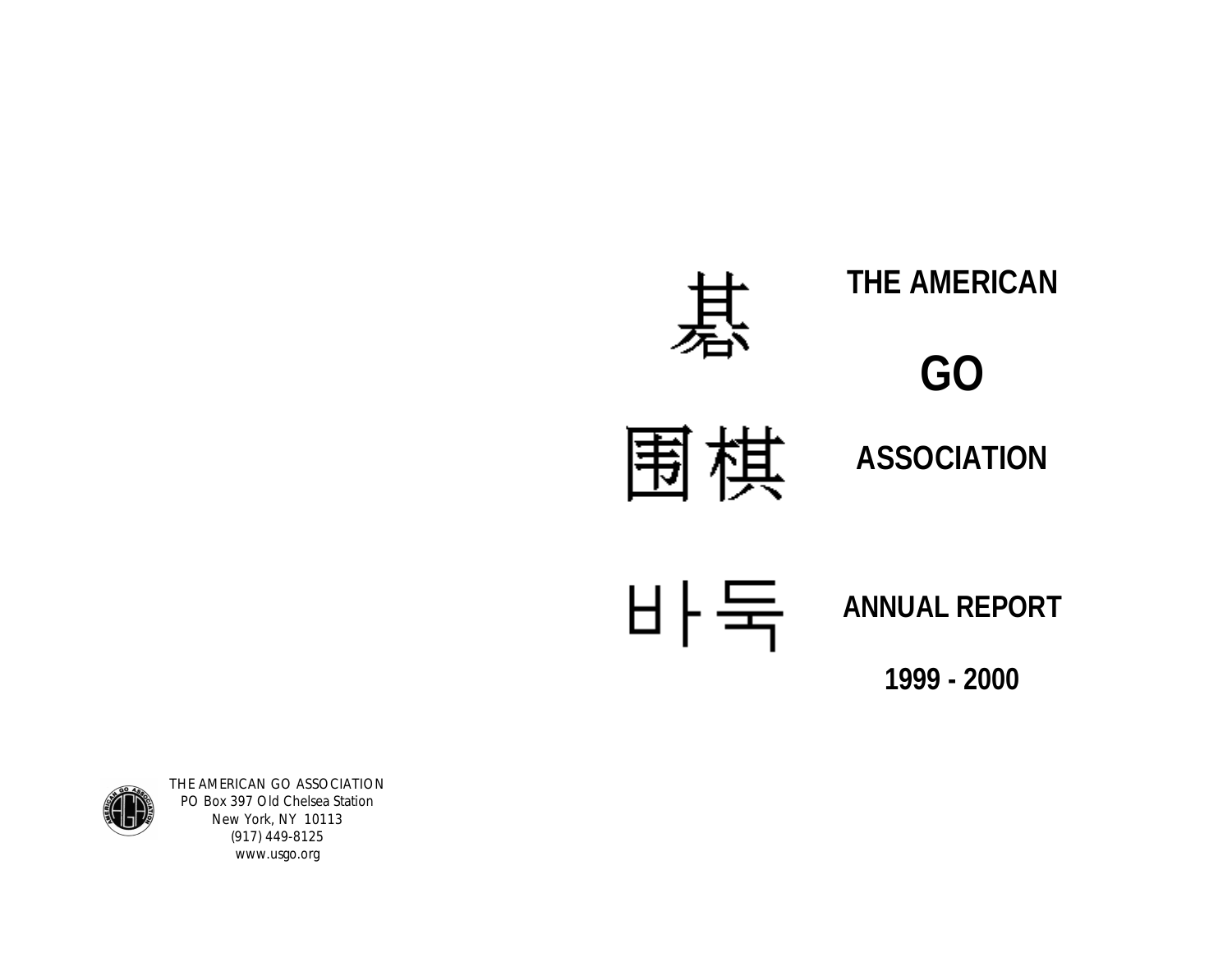# **TABLE OF CONTENTS**

## *Board of Directors*

| Keith Arnold, Baltimore, MD     | Lawrence Gross,   |
|---------------------------------|-------------------|
| Culver City, CA                 |                   |
| Terence Benson, New York, NY    | Chen-dao Lin, New |
| York, NY                        |                   |
| Ernest Brown, San Francisco, CA | Jeff Shaevel,     |
| Austin, TX                      |                   |
| Barbara Calhoun, New York, NY   | Roger White, Sun  |
| City, AZ                        |                   |

## *Officers*

**President** Roy Laird, New York, NY

**Vice Presidents Eastern:** Chen-dao Lin, New York, NY

**Central:** Jeff Shaevel, Austin, TX **Western:** Lawrence Gross, Culver City, CA

**Treasurer:** Ulo Tamm, Denver, CO **Membership Secretary:** John Goon, Silver Springs, MD **Tournament Coordinator:** Mike Bull, Berkeley, CA **Chapter Services Coordinator:** Bill Cobb, Richmond, VA **Editor, The American Go Journal:** Chris Garlock, Washington, DC **Webmaster:** Chuck Robbins, Salunga, PA **Education Coordinator:** Noné Redmond, Sacramento, CA **International Go Federation Director:** Chen-dao Lin, New York, NY **Rules Committee Chair:** Terence Benson, New York, NY **Ratings Statistician:** Paul Matthews, Princeton, NJ **Database Coordinator:** Sam Zimmerman, Lancaster, PA **US Go Congress Liaison:** Chris Kirschner, Seattle, WA **Archivist:** Craig Hutchinson, Falls Church, VA

## **WHAT IS THE AMERICAN GO ASSOCIATION?**

The American Go Association is the national organization of U.S. go players, cooperating with similar national organizations around the world. We:

- v Publish *The American Go Journal*
- ◆ Maintain a computerized rating system
- v Sanction and promote AGA-rated tournaments
- v Organize the U.S. Go Congress, the U.S. Open and qualifying tournaments for international competition
- v Maintain a Web site and organize discussion groups, mentoring programs and teaching ladders
- \* Support professional players with tournaments, teaching opportunities and other activities
- v Work to develop a strong national network of chapters
- ❖ Promote go and enhance public awareness
- v Develop projects to strengthen the U.S. go-playing community

The AGA is working to let more people know about this wonderful game and to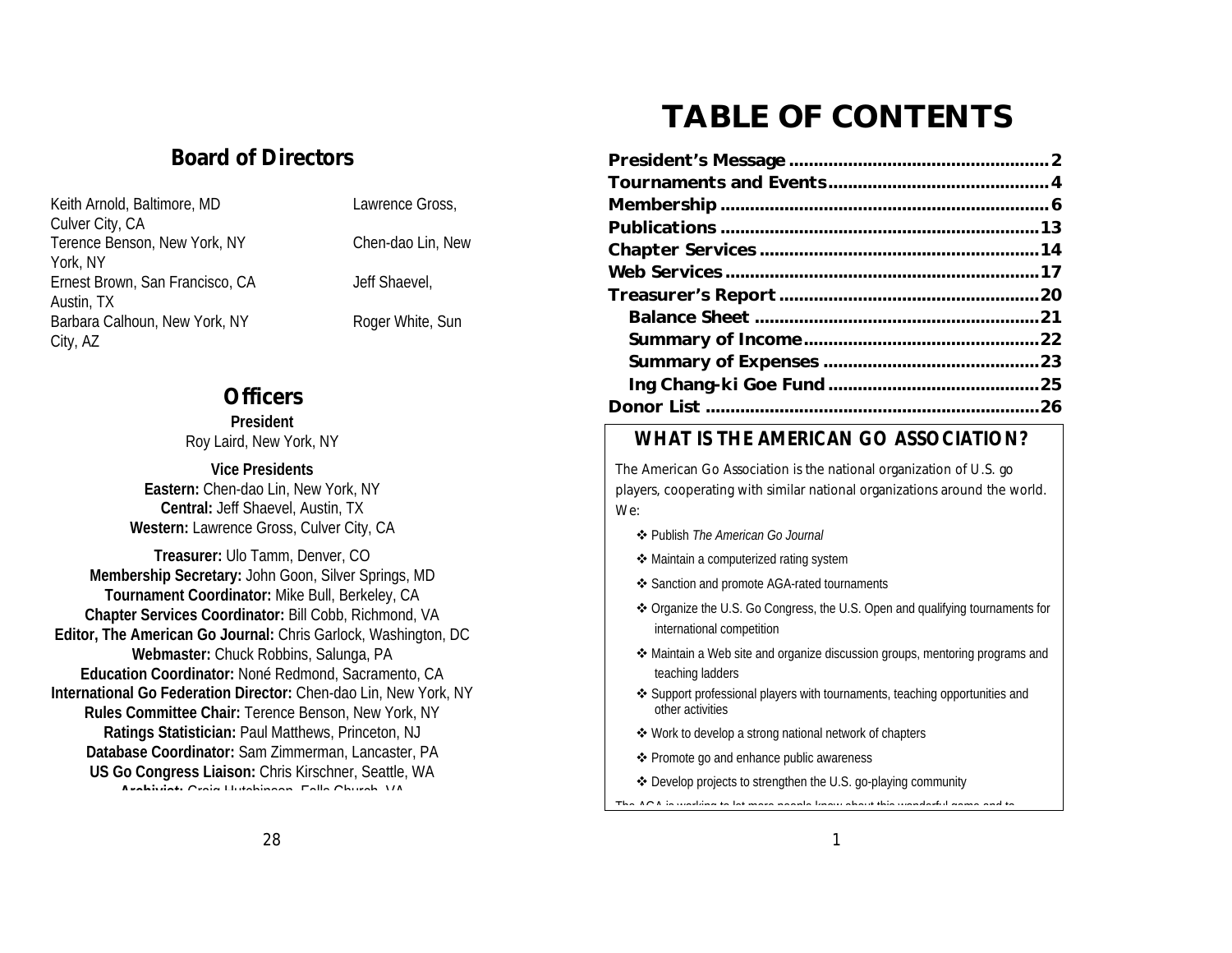## **1999: A YEAR OF GROWTH**

#### *by Roy Laird, AGA President*

As we enter the new millennium, the AGA is larger and stronger than ever. 1999 was a year of tremendous growth and development. With the largest US Go Congress ever, a record number of tournaments and workshops, and a national school-based network that taught almost 5000 American children to play go, we finished the year with more Full Members month after month than ever before. We also grew in other important categories, including donors who support and nourish the AGA's many member activities. Numerous outreach and development projects are underway, with the promise of even more on the horizon.

Increased public exposure to go gives cause for optimism in the future. In addition to the usual number of regional and national event-related and human-interest articles, TV shows such as *Ally McBeal* and *JAG* have utilized go to develop characters who have intellectual heft. The success of the award-winning film *Pi* has also brought go into the public eye. We have even heard rumors that go has appeared in the pages of youth-celebrity magazines and may be emerging as a cool pastime for young stars who don't want to be known as "airheads!"

More and more American go players are taking the game to schools in their communities, in after-school programs and even during the school day, as part of the curriculum. With AGA support, more than 5000 American children learned to play go in 1999. To keep them involved, AGA organizers have developed a cyber-community of young players on the Internet, with a monthly "CyberCamp," an online handicap tournament and the Michael Redmond Cup, which selects the US representatives for the World Youth Championship. More plans are in the works to develop a strong national network of young go players. (The first issue of *I Go for Go*, a youth newsletter, came out earlier this year.)

Now is the time to take advantage of the rising tide of energy and public awareness of go. We have the resources to do it. We are looking for dreamers who, in the words of Robert Kennedy, are "willing to pay the price to make their dreams come true." If you have the time and energy to devote to a pet project, the AGA may have the resources to support your efforts.

It seems too soon to be nearing the end of my first full term as President, but as I look back I am proud of what we have achieved. The AGA is now a fully recognized tax-exempt 501c4 corporation. Tax liabilities and other deficiencies have been eliminated. In addition, capable officers, organizers and other volunteers have done a great deal of time-consuming work behind the scenes. Hats off to all for the tremendous amount of work we have accomplished in the past year!

I am honored to have been nominated to serve another term as President. I look forward to focusing on the priorities that I think are important — Chapter and member support, fiscal responsibility and restraint, and growth and development. I look forward to the day when we have finally made "go" a household word in the US. I mean, as a noun. . . .

Roy Laird President June 26, 2000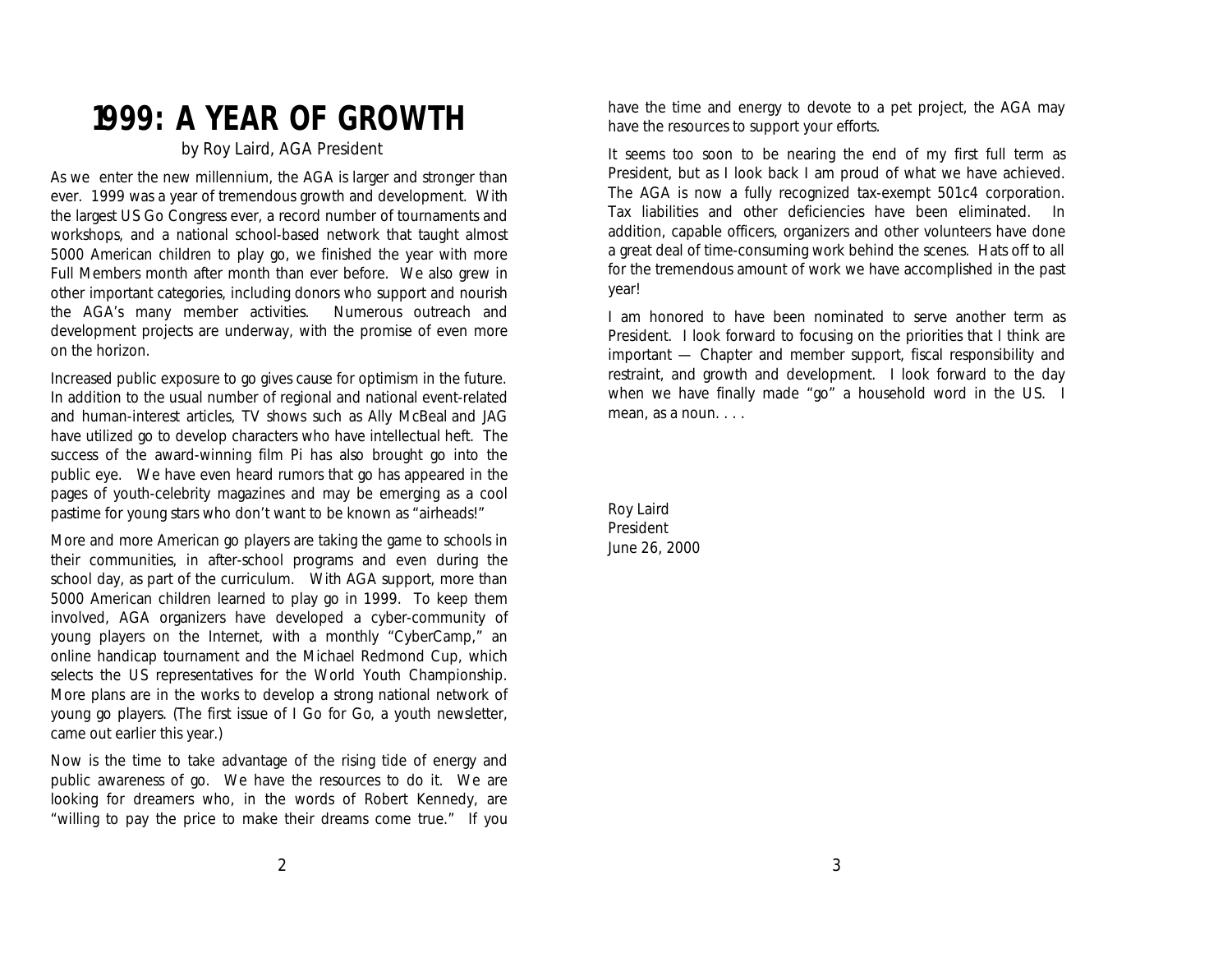# **TOURNAMENTS AND EVENTS**

Our schedule of local and regional tournaments and events has grown. Organizers reported the results of more than sixty tournaments to the AGA rating system. Almost every weekend someone is conducting a go-related event somewhere in the US. A few especially notable events included:

*1999 Us Go Congress:* The centerpiece of the yearly go schedule was the largest ever last year. Conducted at San Francisco State University July 29 - August  $8<sup>th</sup>$ , the event inspired San Francisco Mayor Willie Brown to proclaim "Go Congress Week in San Francisco." Drawing on a strong local community of players and the area's many attractions, organizers Mike Bull and Ernest Brown and their local team put together an event so appealing that it attracted over 280 players for the US Open alone. It is likely that nearly 500 people passed through the site. Prominent events included *The US Open*, co-directed by Sam Zimmerman and Chuck Robbins, using the AGA's new *GoPair* pairing software by Chuck Robbins. GoPair not only pairs participants using any of a variety of pairing format, but automatically prepares results for submission to the AGA rating system. Other notable Congress events were *The Tenth North American Ing Cup*, featuring North America's sixteen strongest amateurs and directed by Reid Augustin; *The North American Pairs Championship*, directed as always by Don Wiener; and other annual Congress events such as *the self-paired handicap tournament*, the *lightning tournament*, *"crazy go" night*, small-board tournaments and team events.

Children were especially welcomed at this year's Congress, with a special weekly "Mini-Congress" organized by Noné Redmond and Steve Burrall. Children had their own playing area, and dozens of them congregated there from morning to night. A week-long children's lectures series featuring professionals players was especially popular. Pizza parties and special events like "relay go" and a daily problem contest added to the fun.

*The Fifth North American Masters Tournament*: This is the only professional go tournament in the West, and the only one in the world conducted on the Internet. Co-Founder and Director Chen-dao Lin produced the event with the able and experienced assistance of Don Wiener, Jeff Shaevel, Mike Bull and Chuck Robbins. Defending Masters Champion Zhu-jiu Jiang 9-Dan, who became an American citizen in early 2000, faced his wife, Nai-wei Rui. She lost, but went on to make go history earlier this year, becoming the first woman ever to win a major professional tournament when she won the Korean Kukso tournament. (She and her husband have been granted special permission to play in Korean professional tournaments as guests.)

In the 2000 Masters Tournament, two distinguished amateurs - the winners of the North American Ing Cup and the US Open Champion were permitted to join the field. To add to the excitement, they both made it through the preliminaries to the Challenger Round.

*Youth Activities:* More than forty children learned go and had fun at *The Second Summer Youth Go Camp* under the direction of Founder/Director Susan Weir. Pro 1-Dan Janice Kim taught the children throughout the week, with help from Michael Samuel, Bruce Price and Steve Burrall. (An entertaining and inspiring video is now available from Mopac Media, 14806 Endicott Drive, Austin, TX 78728-4412, for \$20.) The 2000 Camp is sold out and includes children from Japan and China. Participants stay in touch throughout the year at the monthly online *"Cybercamp",* by attending the midyear *Go Camp Reunion*, and some certainly meet across the "virtual goban" on the Internet in the AGA's special youth tournaments, *The Redmond Cup* and *The Redmond Handicap Tournament*.

*The Thirteenth North American Fujitsu Qualifying Tournament*: This year's tournament was conducted in Seattle by Director Chris Kirschner, who managed to both restore the original 16-player format (which had been cut to twelve for financial reasons) and to carry over a surplus to next year.

**Pro Workshops:** The popularity of these seminars continues to grow. Several local groups hosted professionals for long weekends of fun and instruction. With an emphasis on improvement, rather than victory, these workshops take on a different feel, especially appealing to serious players who don't care for the competitive aspects of tournaments.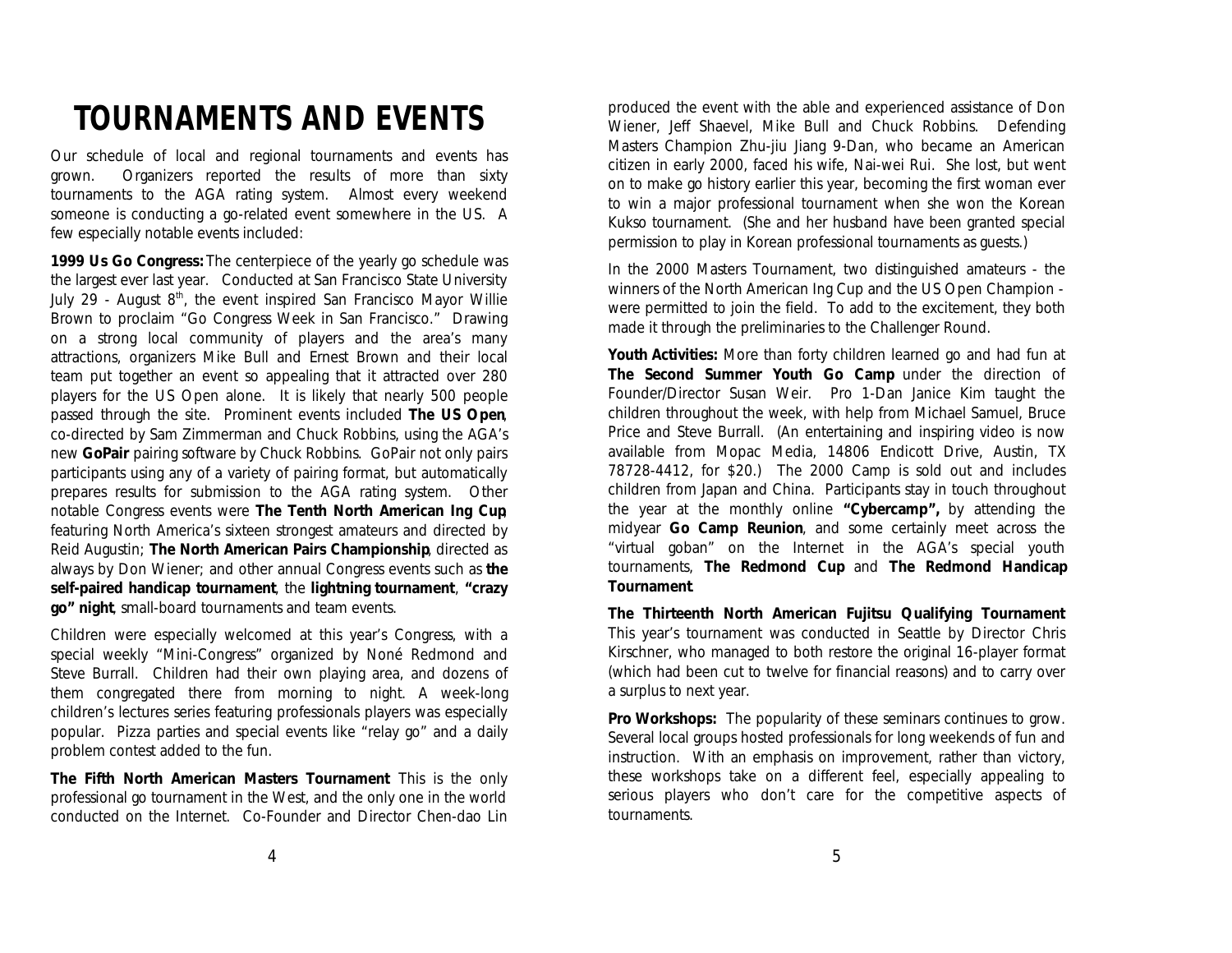# **MEMBERSHIP REPORT**

*by John Goon, AGA Membership Secretary*

#### **Membership Growth**

Total membership, as of February 28, 2000, consisted of 1138 full members, 158 limited members, 106 complimentary memberships, 41 sponsors, 58 sustainers, 13 life members, and 4 others, for a total membership of 1518. As of December 31, 1999, the total number of chapters was 60.

Table 1 provides summary membership information from the years 1985 to 1991/2. The 1990 to 1992 figures were identified as preliminary. I do not have those final figures. For rough comparison, Table 2 provides the latest statistics from the AGA database. Note that maximum figures for the year are used here.

Table 1 compares average membership with that of the previous year. In Table 2, maximum figures for the year are used to simplify the calculation process.

#### **Table 1 - 1985-1992 Membership Growth by Category (Years prior to 90/91 show final figures; 90/91 & 91/92 are preliminary)**

| <b>Type</b>       | 1985/6           | 1986/7           | 1987/8           | 1988/9           | 1989/90          | 1990/1           | 1991/2 |
|-------------------|------------------|------------------|------------------|------------------|------------------|------------------|--------|
| Full              | 623              | 730              | 798              | 879              | 890              | 876              | 1010   |
| Limited           | 146              | 213              | 267              | 287              | 332              | 383              | 453    |
| Compli            | 41               | 46               | 45               | 72               | 87               | 91               | 85     |
| TOTAL             | 810              | 989              | 1110             | 1247             | 1309             | 1350             | 1548   |
| <b>Sponsors</b>   | Incl. in<br>Full | Incl. in<br>Full | Incl. in<br>Full | Incl. in<br>Full | Incl. in<br>Full | Incl. in<br>Full | 32     |
| <b>Sustainers</b> | Incl. in<br>Full | Incl. in<br>Full | Incl. in<br>Full | Incl. in<br>Full | Incl. in<br>Full | Incl. in<br>Full | 22     |
| Life              | Incl. in<br>Full | Incl. in<br>Full | Incl. in<br>Full | Incl. in<br>Full | Incl. in<br>Full | Incl. in<br>Full | 5      |
| Others            | Incl. in<br>Full | Incl. in<br>Full | Incl. in<br>Full | Incl. in<br>Full | Incl. in<br>Full | Incl. in<br>Full | 4      |
| Chapters          | 40               | 47               | 47               | 59               | 61               | 49               | 51     |
| Member<br>Revenue | 14,390           | 17,075           | 18,705           | 23,675           | 26,045           | 25,530           | 29.300 |

#### **Table 2 - 1993-1999 Membership Growth by Category**

| Type-Max             | 1992/ | 1993/  | 1994/  | 1995/          | 1996/  | 1997/  | 1998/  | 1999/          |
|----------------------|-------|--------|--------|----------------|--------|--------|--------|----------------|
|                      | 93    | 94     | 95     | 96             | 97     | 98     | 99     | 0 <sub>0</sub> |
| Full                 | ***   | ***    | 924    | 974            | 1043   | 1127   | 1100   | 1138           |
| Limited              | ***   | ***    | 406    | 580            | 471    | 316    | 281    | 171            |
| Complimentary        | ***   | ***    | 99     | 100            | 100    | 105    | 107    | 107            |
| Sponsors (\$100-     | ***   | ***    | 20     | 21             | 22     | 29     | 35     | 42             |
| 499)                 |       |        |        |                |        |        |        |                |
| Sustainers (\$50-99) | ***   | ***    | 14     | 27             | 43     | 53     | 69     | 68             |
| Life $(S1000)$       | ***   | ***    | 8      | 8              | 8      | 9      | 11     | 13             |
| Fee-Paying Rated     | ***   | ***    | ***    | 10             | 130    | 94     | 76     | 81             |
| Player*              |       |        |        |                |        |        |        |                |
| Others               | ***   | ***    | 3      | $\overline{4}$ | 6      | 6      | 6      | 5              |
| <b>TOTAL</b>         | ***   | ***    | 1474   | 1724           | 1823   | 1739   | 1685   | 1625           |
| Chapters (Dec 31)    | ***   | ***    | 34     | 60             | 65     | 69     | 60     | 60             |
| New Members**        | ***   | ***    | ***    | ***            | ***    | ***    | ***    | 384            |
|                      |       |        |        |                |        |        |        |                |
| <b>Youth Members</b> | ***   | ***    | ***    | ***            | ***    | ***    | ***    | 110            |
| Member Revenue       | ***   | 35.054 | 24.528 | 31.710         | 31.270 | 31.925 | 33.549 | 42.040         |

\*In 1996 the AGA created a rating fee so that non-members could play in AGA tournaments. Many Limited Members took this option instead.

\*\*This year we began calculating how many new members signed up during the year, as part of our effort to retain more new members.

\*\*\* Not Available.

The gross total of members peaked in the mid-'90's, but in crucial categories such as Full Members and Sponsor/Sustainers we are at an alltime high. A bright future of growth and development seems possible, and the AGA is more ready than ever to meet that challenge. But now is not the time to rest on our laurels. We must go forward with our efforts to bring go into the mainstream of life in our communities.

#### **Membership and Development Activities in 1999**

*Ongoing Membership Retention:* We mail renewal reminders to everyone a month before, the month of and for two months after a member's expiration date. We are also working on a way to conduct renewal campaigns by e-mail and telephone.

*Membership Outreach Committee:* This active new committee launched a number of renewal and recruitment activities this year, including a Former Member Survey and an eBay Pilot Project. Jean DeMaiffe and David Whiteside have made this long-constituted committee a reality.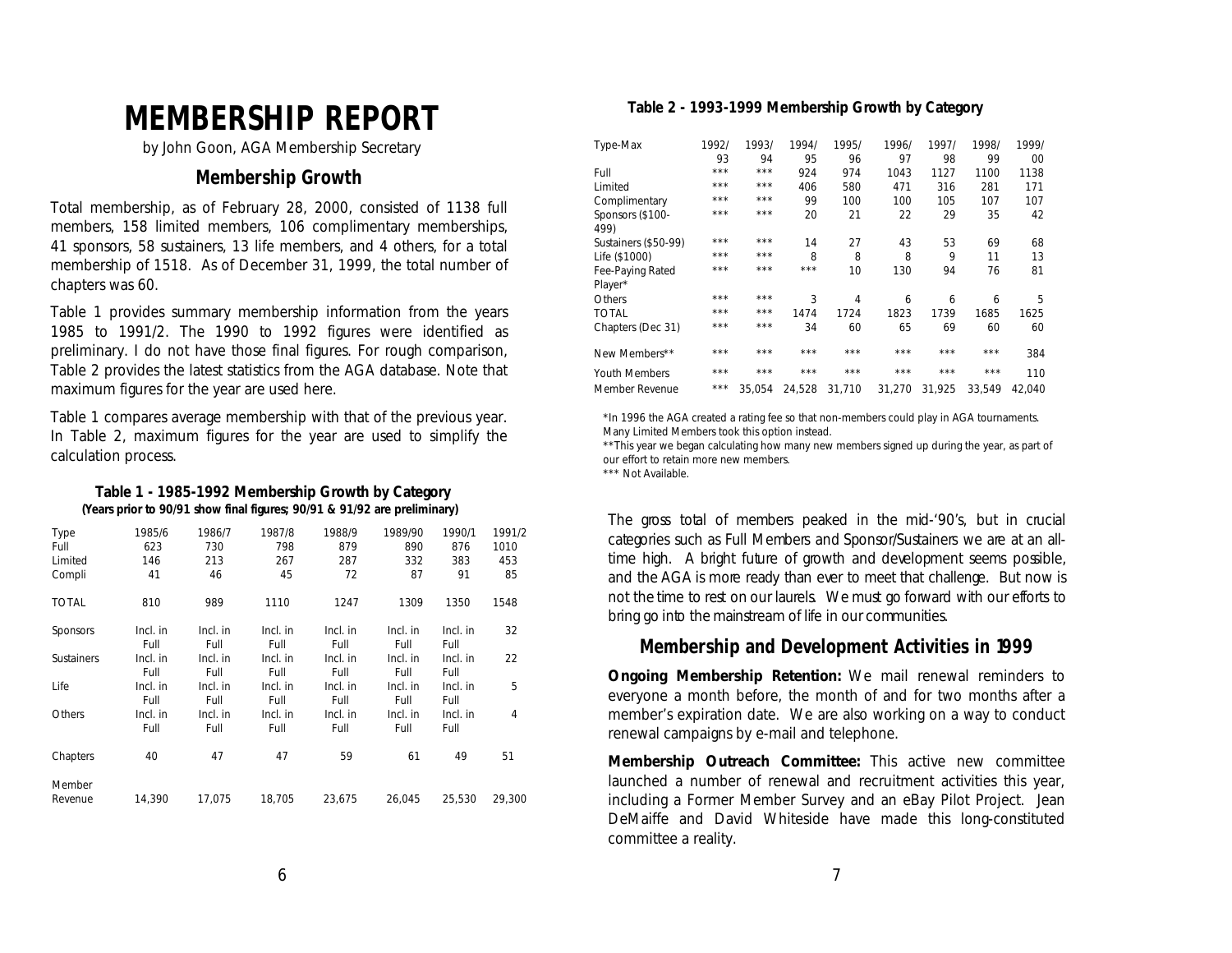## **Geographic Distribution of Membership**

Our membership is widely, but not evenly, distributed around the country. Not counting chapters and complimentary memberships, we have 324 (down from 337) players in the Western region, 410 (down slightly from 414) in the Central region, 679 (up from 627) in the Eastern Region, and 117 (down slightly from 119) overseas members (including 75 comps). We now have members in 48 of the 50 states.

| <b>State</b> | Members        | <b>State</b> | <b>Members</b> | <b>State</b> | <b>Members</b> |
|--------------|----------------|--------------|----------------|--------------|----------------|
| AK           | 4              | LA           | 6              | OK           | $\tau$         |
| AL           | $\overline{c}$ | MA           | 69             | <b>OR</b>    | 65             |
| AR           | $\overline{c}$ | MD           | 68             | PA           | 55             |
| AZ           | 14             | ME           | 5              | Puerto Rico  | $\mathbf{1}$   |
| CA           | 241            | MI           | 71             | RI           | 3              |
| CO           | 45             | MN           | 32             | SC           | 2              |
| <b>CT</b>    | 15             | MO           | 13             | SD           | 1              |
| DC           | 11             | MS           | $\theta$       | TN           | 7              |
| DE           | 7              | МT           | $\overline{c}$ | TX           | 107            |
| FL           | 19             | NC           | 31             | UT           | 6              |
| GA           | 10             | ND           | 1              | VA           | 59             |
| HI           | 8              | NE           | 4              | VI           | $\mathbf{1}$   |
| IA           | $\overline{c}$ | NH           | 21             | VT           | 11             |
| ID           | $\mathbf{1}$   | NJ           | 70             | WA           | 53             |
| Ш.           | 70             | NΜ           | 16             | WI           | 10             |
| IN           | 13             | NV           | 4              | WV           | $\mathbf{2}$   |
| KS           | 6              | NY           | 128            | WY           | 0              |
| KY           | 4              | OН           | 28             | INT'L        | 66             |

*Membership Services:* The influx of new volunteers was significant this year. Their contributions helped to ease the workload immeasurably and enabled the new start of projects that would otherwise have remained dormant. Hopefully, their influence will be a long-lasting one, and this bodes well for the future. New and/or renewing members are sent a membership card with a cover letter within a few weeks of joining/renewing. The cover letter lists a number of AGA materials that members can order free or at a nominal charge; it also asks members to volunteer their services in various areas. A packet of all the available materials is offered for a nominal

#### fee.

*Sustainer/Sponsor/Life Program:* There has been significant growth in these categories. We currently have 68 sustainers (\$50-99) and 42 sponsors (\$100-499). The Life Memberships are doing well with 13 members. Not surprisingly, sustainers and sponsors are also among our most active organizers.

*New AGA Brochure:* 5000 single-sheet AGA pamphlets were published in 1999. They were broadly distributed to members, chapters, and vendors. A second printing is planned for summer 2000. Yutopian and IshiGames also agreed to include copies of the AGA pamphlet with their equipment shipments. With luck, this will broadcast the AGA to a much wider potential market.

*New AGA Starter Sets:* Over the past few years, AGA organizers have also distributed 5000 of these durable and attractive 9x9 sets for the serious beginners. 1000 new, more cost-effective sets hit the warehouse in May, and most of them are still available for the serious organizer to distribute to serious students.

*"The Great Go Spiel":* Boston-based organizer and author Peter Shotwell continued to develop his Bookstore Tour with the creation of a multiple-diskette package for go organizers. The package offers a template for arranging go demonstrations at your local major bookstore.

*Cuban Goodwill Friendship Tournament:* Peter Shotwell will take a group of about twenty American go players to meet a group of Cuban players in a "Friendship Go Match" in Havana in late July. This should give go and the AGA a tremendous boost in the Caribbean basin area.

*Local Demonstrations:* The influence of a go promotional event can extend far beyond local boundaries. For example, in April 1999, the Washington DC area clubs taught go to students, teachers, and parents from across the nation at the Japan Bowl, a Japan American Society sponsored language competition. The following week, they operated a go booth at the National Cherry Blossom Festival that attracted many out-of-town visitors. The opportunities are out there*.*

*Game Company Feedback Project:* Although high-quality playing equipment is imported by several US vendors, other large commercial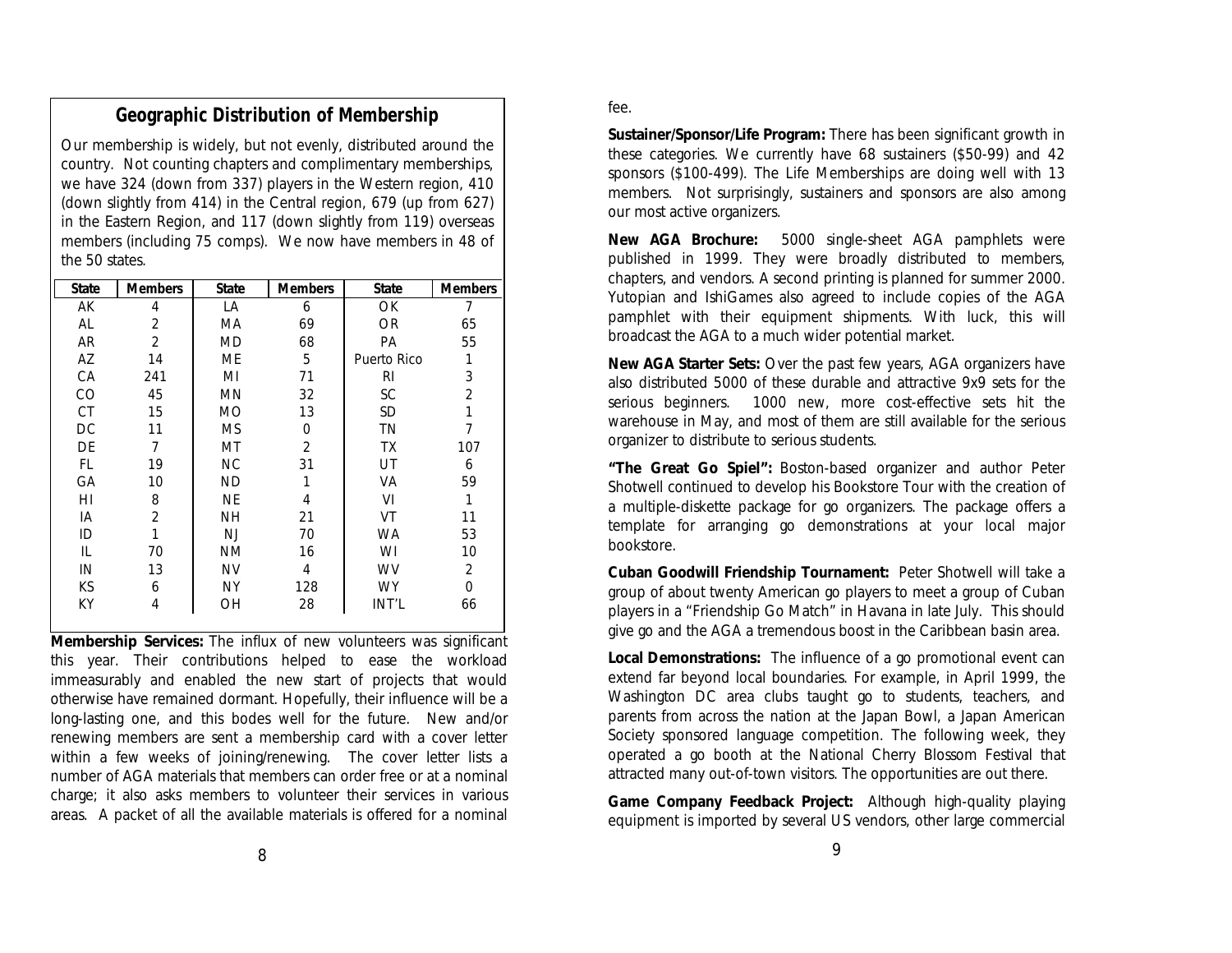game companies manufacture their own equipment, often of lesser quality. San Francisco Bay Area member Jean DeMaiffe initiated contact with several of these companies this year to provide feedback on user interests. This is still a work in progress, but these companies are now aware of the AGA presence.

*Former Members Survey*: David Whiteside and Jean DeMaiffe conducted an e-mail survey of former AGA members last summer. They contacted people whose memberships had expired within the past two years to learn what the organization could do to encourage their return. These former members typically appreciated the chance to provide helpful feedback.

*eBay Outreach Project:* Hartford, CT-based organizer Kirby Huget was looking at eBay one night and discovered that several sellers had listed go-related paraphernalia. Since the addresses of bidders are publicly available, he thought, what about sending them a little message. "Hi. You like go? Check out our Web site." With the help of Ms. DeMaiffe, Kirby's idea became a reality. We obtained about 60 names in 30 days and sent a brief letter of introduction to each. Several replies came back, and they were all positive.

*Publicity:* Articles about go appeared in the *LA Times,* the *Washington Post* and various regional newspapers. *AGJ* Columnist and AGA Chapter Services Coordinator Bill Cobb published an article about the spiritual side of go in the Buddhist quarterly *Tricycle*. A classified ad about go in the following issue yielded a modest response. National Public Radio aired a short piece on go. An integrated plan to promote regional or national media publicity could be worth consideration. In the meantime, we remind local organizers and Chapters to fully explore the media options in their area.

*Internet Go Servers***:** The Internet Go Server, No Name Go Server, and similar client-reliant servers have become the favored domain of serious players. They attract the strongest competition. IGS dominates, with 400 to 500 players online at a time, from rank beginner to top professional — sometimes traveling incognito! But for someone who is new to go, there are other, more accessible, more sociable sites to play go. The relatively new sites at Yahoo! and MSN Gaming Zone are attracting new go players in droves. Just as important, these sites are becoming self-sufficient. These are prime

areas to make new players aware of the AGA, and we need a stable presence there in order to guide the most promising in the right direction.

*The World Wide Web:* The AGA needs to increase its presence on the Web. For instance, the Mind Sports Organization operates a very popular web site dedicated to strategy games of all types. Go has a high profile presence thanks to the outstanding reporting by John Fairbairn. Asian and European go are well covered, but there is nothing about US go. If the AGA can find the resources to establish a presence there, we should. There are countless other web sites that promote go and indirectly benefit AGA membership. Many of these sites do not have links to the AGA web site, and addressing this hole would be a good project for the Membership/Outreach Committee to take on in 2000.

*Software***:** WinIGO, a 9x9 freeware version of Dave Fotland's MANY FACES OF GO, was released this year and has had a major impact on new Internet savvy beginners. Heads-up organizers are distributing diskette copies at public demonstrations. Two new instructional CD-ROMs also made it to the market in 1999: Yutopian's *Go at Ease* and Jonathan Wang's *Jon's Go World*. Both are aimed at the youth sector. The AGA is also developing an introductory CD-ROM containing many of the freeware and shareware programs that are available. If these CDs are to have maximum effect, go activists must expose them to the most promising potential markets.

*Spanish Language Initiative:* The Ibero-American Go Federation (FIG) provided 100 copies of their new go booklet, set for distribution to the U.S. Spanish-speaking community. Moreover, the AGA Information Pamphlet was translated into Spanish by FIG. It is hoped that this collaboration will continue as the new market is explored. One outcome of this initiative has been the mutual support of new go interest in Puerto Rico.

### **Membership Targets for 2000/01**

- $\div$  500 new AGA members
- $\div$  Less than 100 members lost because of non-renewal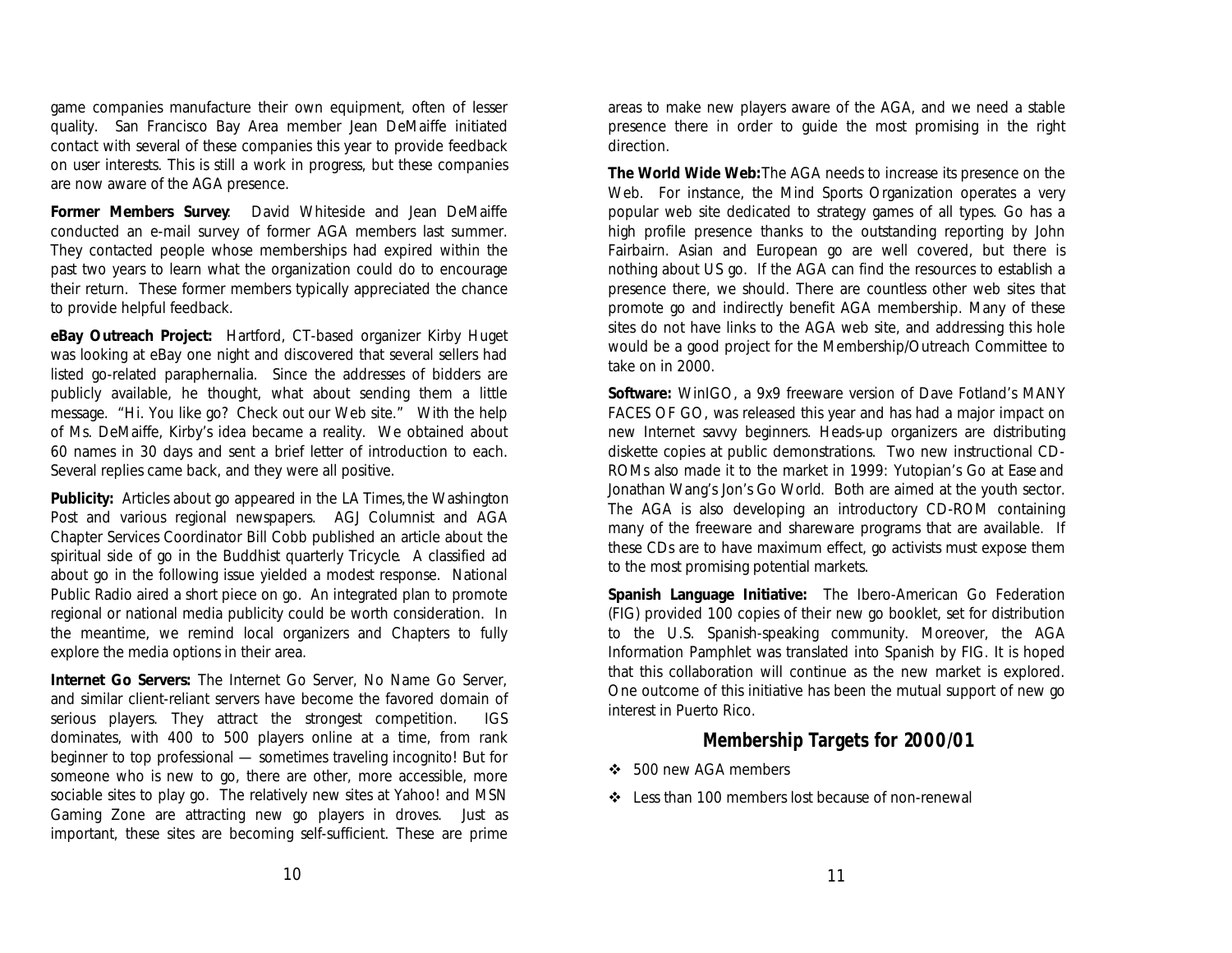### **Membership Goals and Objectives for 2000**

v Expand the activities of the Membership Outreach Committee.

\* Conduct a membership renewal campaign survey aimed at lapsed members to learn what we can do to keep them as members.

- $\div$  Explore and expand contacts with Hispanic/Latino communities.
- v Encourage chapters to conduct AGA membership drives.
- $\div$  Develop new initiatives with the senior citizen community

 $\triangle$  Promote awareness, interaction and activity among chapters, especially college-based chapters.

 $\div$  Enhance the AGA's presence on Internet go servers and persuade go-related Web pages and other appropriate sites to link to *www.usgo.org*.

 $\triangleleft$  Recruit volunteers by posting specific jobs on the Web site.

**Key to achieving these goals will be keeping the** *American Go Journal* **on schedule, planning and executing outreach projects and communicating rapidly and often with new and old members alike.**

*We must make every effort to prove to our membership that the services they receive justify the dues that they pay!*

# **PUBLICATIONS**

Our premiere publication, *The American Go Journal* continues to flourish under the editorship of Chris Garlock, who introduced a bold new look when he took over in 1998. This year he took control of the production process and recruited a team of assistants who are making the *Journal* better than ever, with new features like Noriyuki Nakayama's column *What's Wrong With That Move?* and a series of reprints from *Go Review*, an English-language magazine published in Japan in the 1960's and 1970's. With its unique mix of commented American games, reprints of Asian classic material and other esoterica, the *Journal* is attracting more and more international subscribers.

This Spring saw the premiere of *The American Go E-Journal*, a weekly e-mailing to over 1200 members. By establishing more frequent contact with members in this way, we hope to improve our retention of new members.

Chapter Services Coordinator and Certified International Go Instructor Bill Cobb is also producing a series of publications for use by beginning players and organizers. Now into his fourth book of classic problems for beginners, Cobb also circulates our growing assortment of promotional items and educational aids. He is also working on an English-language version of *Keshi and Uchikomi*, a popular Japanese book that was partially serialized in the *AGJ*, and a two-volume compilation of one of the *AGJ's* most popular features over the years, *Masterpieces of Handicap Go*.

A team led by Karen Gold, a go player and a professional statistician, has developed the first member survey in nearly ten years, a questionnaire that was distributed in the Winter issue of the *American Go Journal*. In addition to seeking feedback that will guide the setting of AGA priorities, the survey also provides a demographic profile of our readers, which will be used to attract advertisers. Many thanks to all of you who returned the questionnaire you saw in the Spring issue.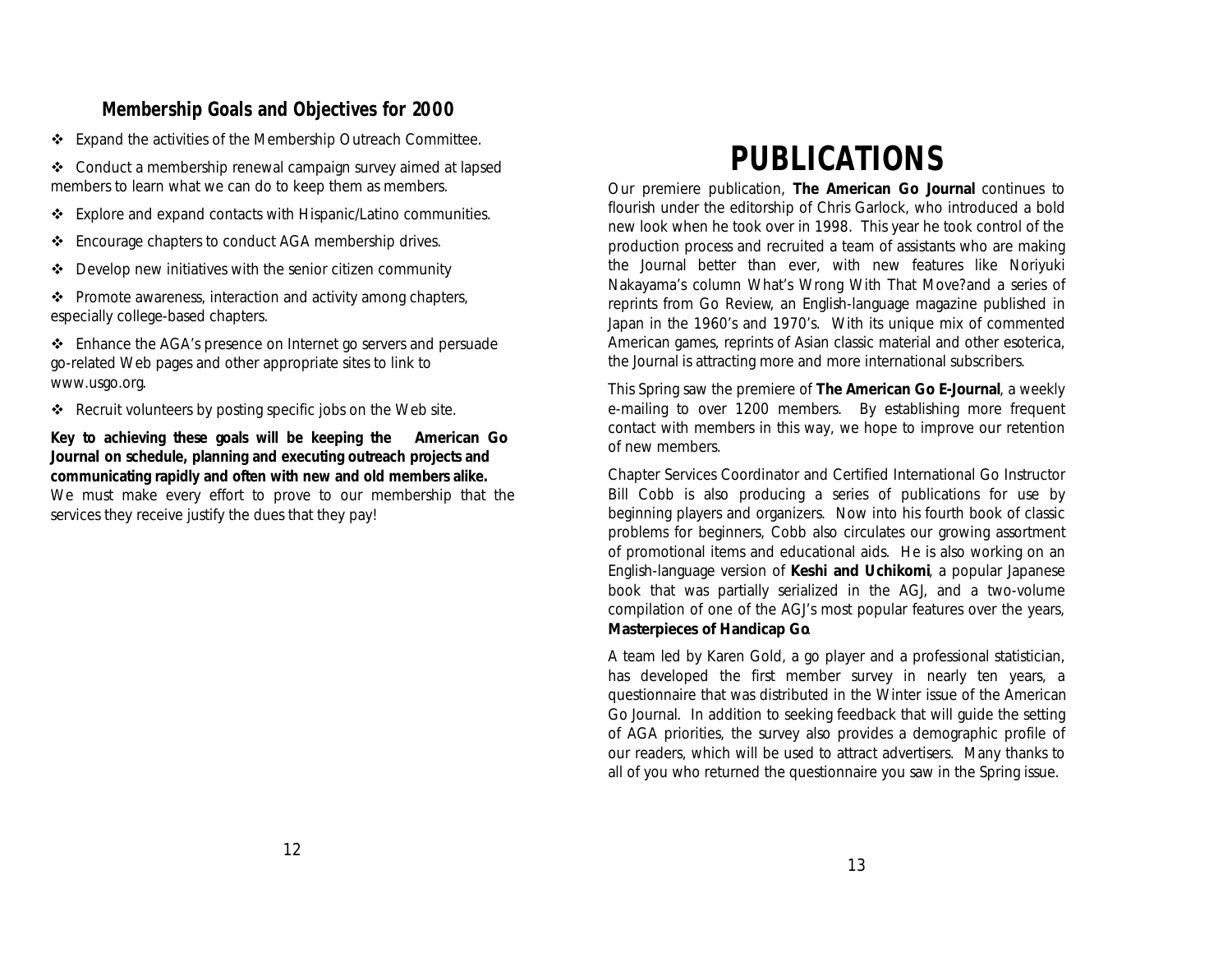# **CHAPTER SERVICES**

*by William S. Cobb, AGA Chapter Services Coordinator*

It looks as if we will finish the year with about sixty registered chapters, just about where we were last year. Our national infrastructure remained stable this year, and there are encouraging signs of new activity and growth. A special effort to encourage clubs to become official chapters is just getting started. Two clubs have already changed their status.

Chapter and club information that appears in the *Journal* and on the web page is being continuously updated. Check your chapter's data, and send corrections to webmaster@usgo.org. A new system has now been installed that allows constant updating of the web page as soon as new information is entered into the database kept by Sam Zimmerman.

There have been some new developments in chapter services this year. In addition to the mailing new members receive, chapters (and Vice Presidents) are now informed as soon as anyone joins the AGA in their area. This enables the chapter to contact new members promptly and seems to be getting a good response. New members are also contacted by the Chapter Services Coordinator and told about any chapters near them. Information is provided about any special interests they indicate on their application forms.

The AGA has produced a number of promotional and support items that are new this year. Samples of these have been made available to chapters, and they are available at cost for promotional use.

- v *Pencils* in various colors with www.usgo.org and either "I go for GO!" or "GO for it!" on them. We have distributed about 1750 of these.
- **EXECUTE:** Mouse pads with a 9X9 board end game problem and the AGA web site address on them; we have sold about 75 of these.
- v *Pocket-sized problem books for kyu players* now number four volumes, and hundreds of these have been distributed. A significant number of these have been sold to foreign go players.
- v The most recent addition to this category is *Post-it pads* inscribed with www.usgo.org and the classic Chinese poem "Just one game, they said/ And started to play …/ That was yesterday" on them.
- v *"I Go For GO"* is a newsletter specially addressed to our growing numbers of Youth members.
- v We will also shortly produce some *anthologies* of articles from back issues of *The American Go Journal*. The first volume should be out this summer and will include the first twenty of the *Masterpieces of Handicap Go* articles. A second volume of these will include a few new game commentaries that are being translated by Bob McGuigan. Another volume will include the *Keshi and Uchikomi* (Reduction and Invasion) articles. The AGA will always be grateful to The Nihon Kiin for granting us permission to publish this material. Originally published back in the days when potentially strong players had almost no access to English language instruction, the articles significantly deepen Western understanding of Go. We also appreciate their generosity in authorizing this reprint, from which no profit will be made. Any revenue in excess of production cost will be used to produce additional promotional materials. As with *Masterpieces of Handicap Go*, the new edition of *Keshi and Uchikomi* will also contain new material — the final sections of the original series never appeared in the *Journal*. Don Wiener is preparing the rest of the series for inclusion. We hope to have this volume ready sometime this fall.

There are heartening signs of fresh activity, with new chapters and clubs emerging from Puerto Rico to Hawaii. Several new groups of players sprung up this year:

*Hoboken NJ:* Larry Russ' vigorous new club is a model for others to emulate. The AGA provided a critical helping hand.

*Concord HS, Concord CA:* Concord HS is in the Bay area just a little east of Berkeley, about a 50 minute drive from San Francisco. The students asked for and received AGA material support.

*Hawaii:* Hawaiian organizers Brian Leahy, Ian Forster, and Taeyol Yu received AGA member information support this year. We're awaiting developments, but the signs are promising.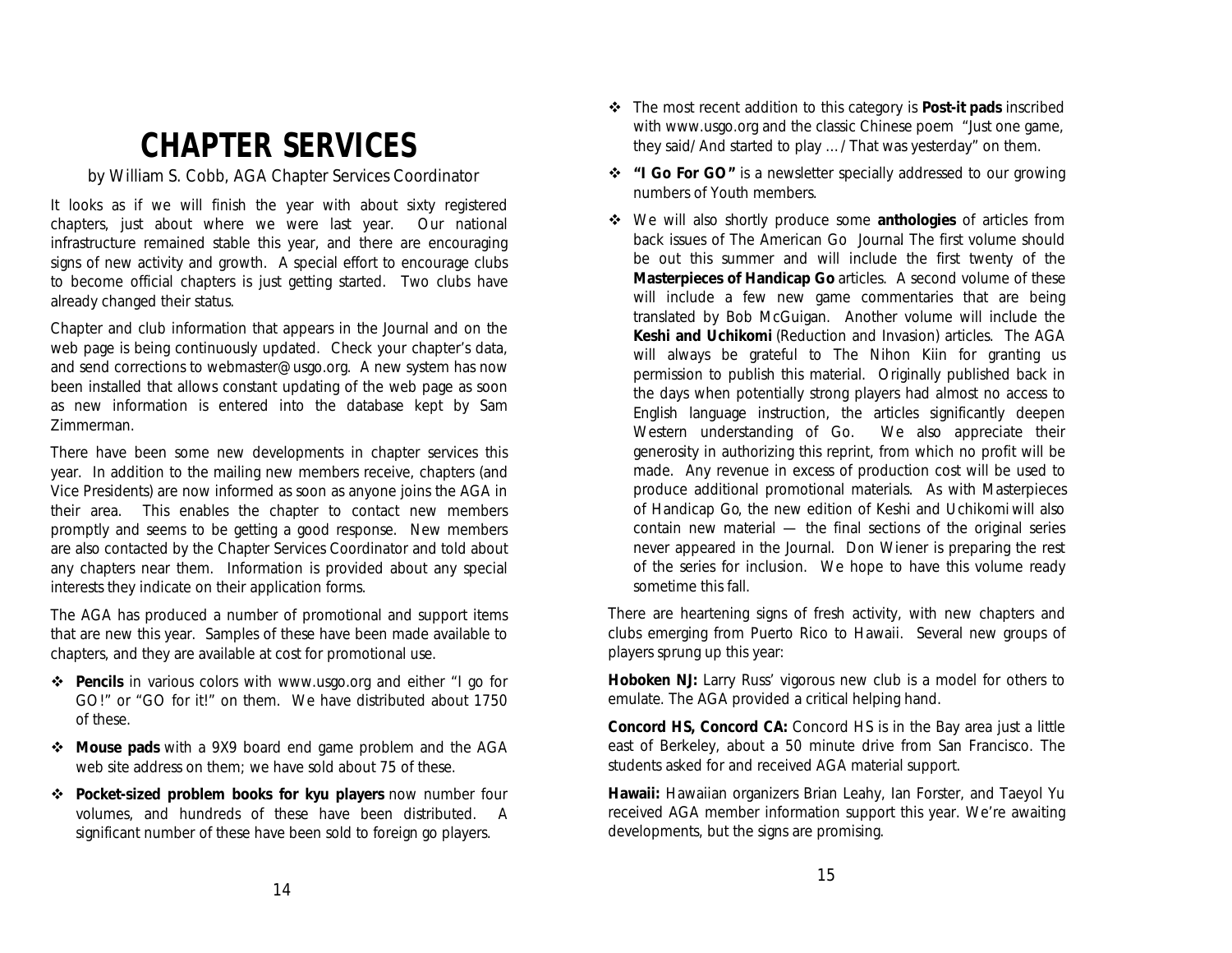**Puerto Rico:** Alexander Sorrentini of Bayamon PR is trying to create a go revolution. He received AGA material assistance in support of that goal.

*West Virginia University:* Martin Goon collaborated with long-time AGA member Ted Drange to restart weekly meetings at West Virginia University.

*Salt Lake City:* Mark Rindflesh and Mike Austin are doing great things to rejuvenate go in SLC. The AGA helped get these two key organizers in touch with each other.

*Urbana HS, MD:* Eric Ransom set out to create a go club to fulfill his community service requirement. Thanks to AGA support, the club opened in April 2000.

Another sign of increasing chapter activity is the appearance of new tournaments and workshops being supported by Chapters that have not put on such things before. Also, new teaching programs are springing up all across the country, and the number of presentations at bookstores and such is picking up. These are almost always directly supported by local chapters.

During the coming year we hope to continue to strengthen the AGA's support for chapter development, and we expect the increased levels of activity by chapters and clubs to continue to expand. We should have no trouble attaining a ten percent increase in the total number of official AGA chapters.

## **USGO.ORG: PROGRESS AND PLANS**

*By Chuck Robbins and Gordon Fraser, AGA Co-Webmasters*

Web page management has transitioned from Jeff Shaevel to Gordon Fraser and me. Our goal is to provide timely updates of key information such as tournaments and chapters, update other areas of the Web site as appropriate, add new sections as time permits, and develop a group of web developers to both lighten the load on any one person and improve the timeliness of updates. We have also redesigned some of the underlying base pages.

We are very grateful to our growing staff of volunteers, who make it possible to do more than ever before, especially Paul Celmer, Arnold Eudell, Anna Fraser, Pascal Platteborse and Amy Yimeng Huang. But we're still not getting it all done. If you want to help, get in touch!

## **ADDITIONS**

#### *AGA Teaching Support Page*

*http://www.usgo.org/teach/ed\_main.html*

Gordon Fraser and Bill Cobb designed and implemented the AGA teaching support page, with links to many topics such as the Capture Game, Teaching Programs, Support for Teachers, and others.

#### *Denver* **Congress Page**

*http://www.usgo.org/congress/index.html*

Created by working with the Congress organizers, the Congress page details Congress Events, Local Attractions, the Youth Program, Accommodations, and Registration. The registration forms can be downloaded from the Web site.

#### *Summer Go Camp Page*

*http://www.usgo.org/teach/camp/gocamp.html*

Anna Fraser and Susan Weir created an inventive Summer Go Camp page. It includes information on the camp activities, dates, and registration forms.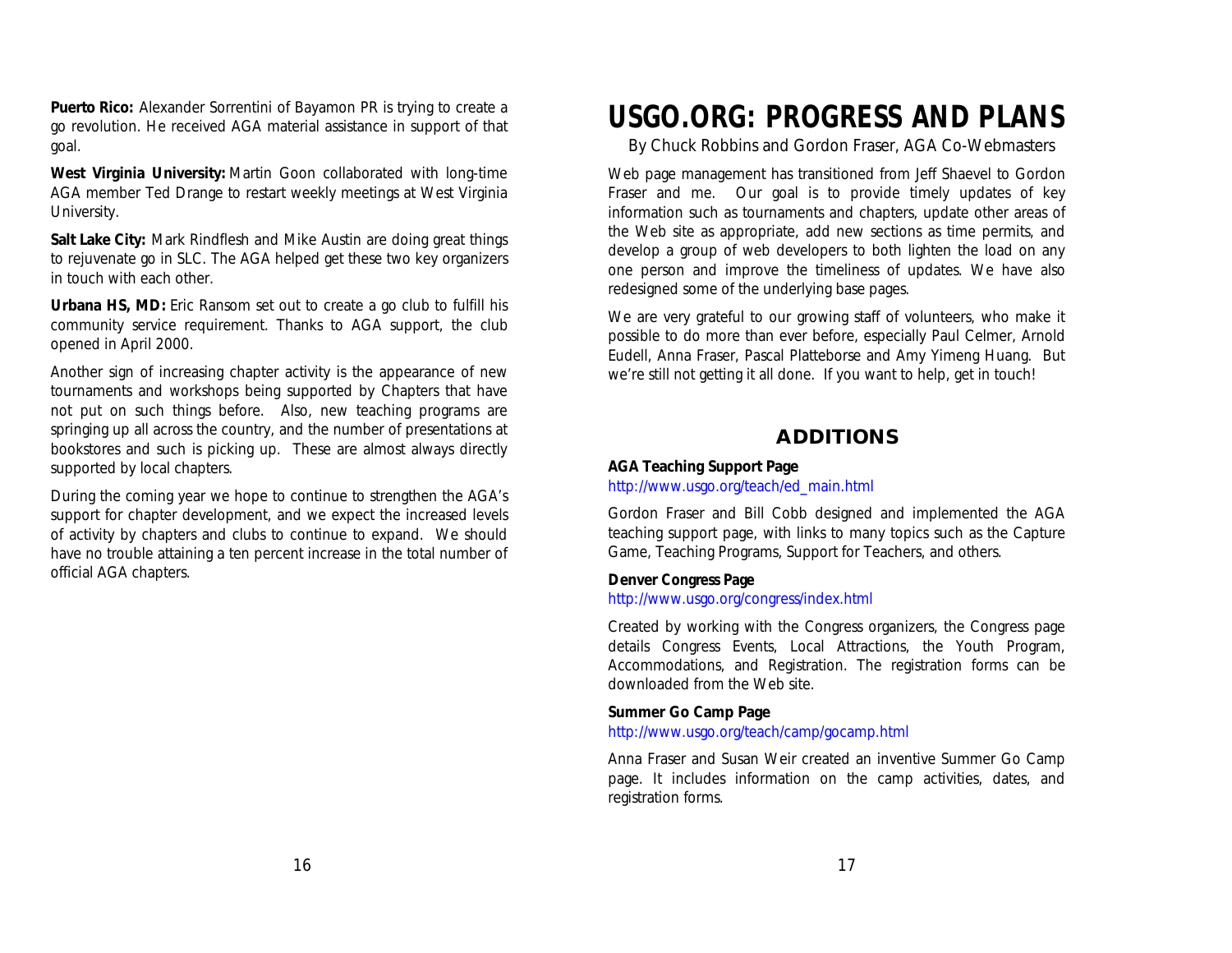## **IMPROVEMENTS**

#### *AGA Chapter/Club Page*

*http://www.usgo.org/usa/chapters.asp*

The page is dynamically built from a database that Sam Zimmerman maintains. Periodically Sam puts the new database on the web server to update the list of chapters and clubs.

#### *NAMT 2000 Page*

*http://www.usgo.org/namt/index.html*

Jeff Shaevel continues to maintain the NAMT. The lead-in page has an exciting new look and continues to show history and scheduling information. Eileen Barberi has volunteered to gather more complete biographies of the professionals.

#### *Updated Scrolling Banners*

*http://www.usgo.org/index.html*

As important go events are brought to our attention we have been updating the scrolling banners on the AGA title page.

#### *Maintenance of Distribution Lists*

The Web staff continues to maintain the existing email lists such as agaec, agaboard, goteach, go-rules, and others. *Additionally* we have created the new E-journal list. On a weekly basis Chris Garlock creates and distributes the newest AGA publication to all AGA members for whom we have email addresses in our database.

#### *Maintenance of Tournaments Page*

Bob Barber continues to track and forward information about AGA tournaments. Currently this still requires manual html coding to display the updated information. We envision Bob maintaining and moving a database of tournament information to the web server sometime during the year 2000.

## **PROJECTS UNDER CONSTRUCTION**

#### *Tournament Directors Page*

Planned as a replacement for the *AGA Tournament Director's Guide*, this resource will help everyone from novice directors to experienced organizers to run any kind of tournament. It will include materials that TD's need — membership status lists, rating data, pairing software.

#### *Online Promotional Kit*

This page will offer downloadable promotional materials for people who want to promote go in their communities — sample press releases and speeches, posters, photos, etc.

#### *Chapter Membership Online*

Chapters are the essence of the AGA, and the coming online application form will make it even easier to establish one. The Membership Form will also be updated to include a British Go Association membership option, as part of a reciprocal relationship we have with the BGA so that AGA members can receive the British Go Journal (and vice versa).

#### *Document Storage*

A central area to store AGA documents and make them available to the public.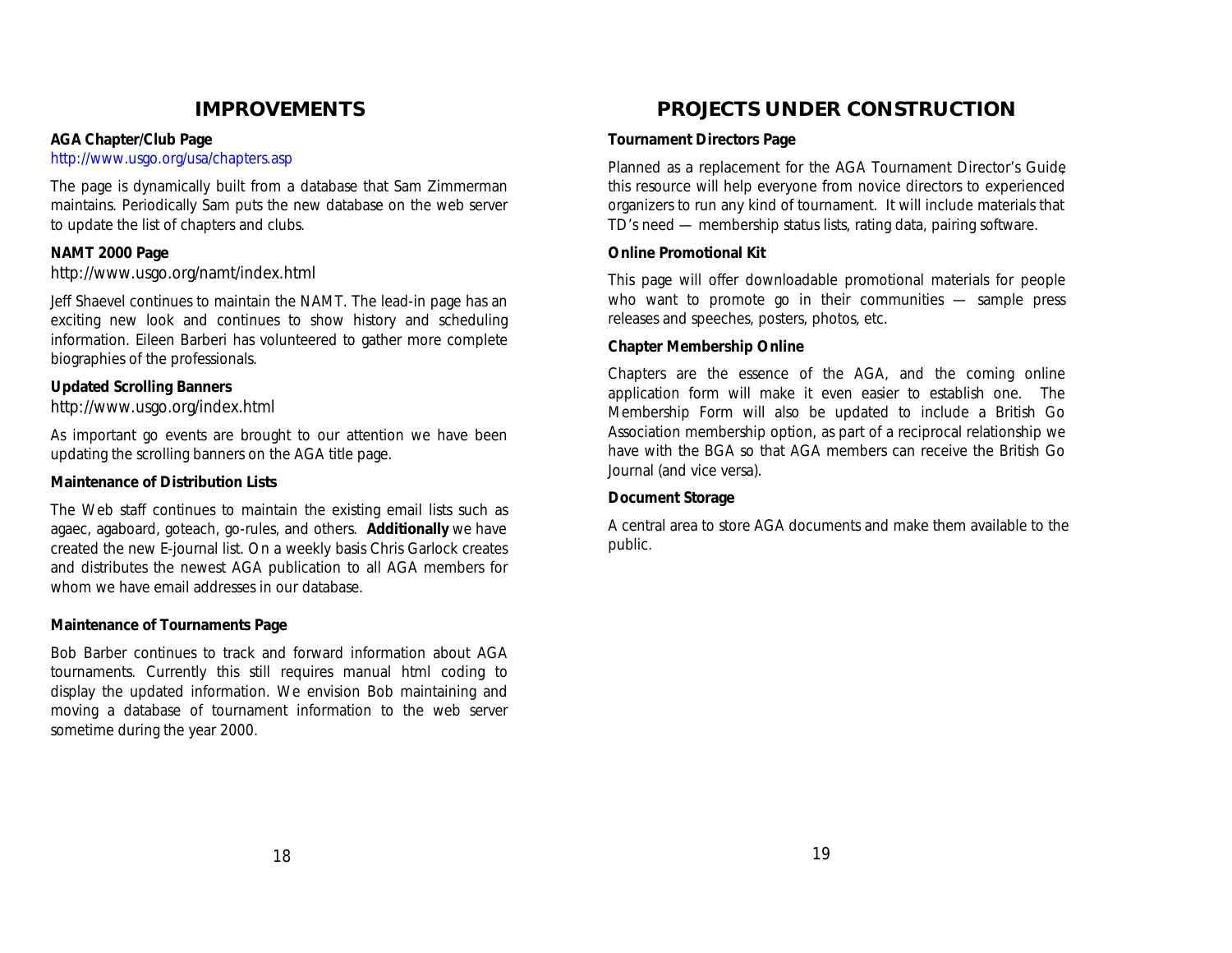## **TREASURER'S REPORT**

#### *by Ulo Tamm, AGA Treasurer*

I am happy to report that the Fiscal Year, March 1, 1999 to February 29, 2000 was a great year for the American Go Association. Our income exceeded our estimate by about \$19,000. This was due to many factors including: \$7K from a congress refund; almost \$3K from a Fujitsu surplus (thanks to Chris Kirschner's prudence in running the tournament); \$1K more in donations; \$1.7K more in sales; and approximately \$3K more from membership income. The books are reconciled, and the completed form 990 has been sent to the IRS.

From the expense side, we spent about \$6K more than expected. If we discount the advance to the congress, our budgeted expenditures were exceeded only by \$2K. This is indeed a good result, and it shows that our budgeting process seems to be working. The *Journal* exceeded its publication budget, acquiring needed new hardware and software. Four issues of the *Journal* were published for F1999.

Fujitsu's surplus is earmarked for use by this year's tournament just in case the exchange rate will not be as favorable as it was in 1999. Chris Kirschner produced an especially effective format for tracking Fujitsu expenses that will be used as a model for future tournaments. The AGA will also require similar information about local events and tournaments that receive funding from the AGA. Our tax return requires documentation covering our expenses, and questions such as "State the number of clients served…" would be simple to answer if we had actual figures. Therefore, local tournament organizers will be required to provide information explaining briefly the date of the event, type of doings, prize structure, number of participants (adult and youth) and names of winners. Not only will the information be especially helpful to answer tax return questions but it will enhance our report to the Ing Foundation.

This year the financial and corporate structure of the Congress has changed. Organizers of early Congresses needed a corporate entity and the AGA was not incorporated at that time, so "US GO Congress Corp." was formed to pass along the operation of the Congress to the local Director each year. Since the AGA is now a fully accredited 501c4 non-profit corporation, this corporate entity has outlived its usefulness. The Executive Committee supports a plan to dissolve US Go Congress Corp. this year. The Congress will now be run directly as an AGA event. Separate records will be kept, and as in previous years, the amount remaining after expenses are paid will be split with the local organizer. The AGA will keep the other half in a special account from which next year's Congress-related expenses, such as the advance deposit on the facility, can be paid.

The new budget for the F2000 assumes a modest growth, not to exceed 3% in membership. We will project the *Journal* cost to be the same as last year and expect that the youth membership will grow by 10%, although this has very minimal effect on the bottom line.

Working funds appear to be rather large, but I think that this can be the first year that AGA can allocate, grant, or budget to fund worthy projects that can be collectively determined. Also, it should be noted here that although the Ing Chang-Ki Goe Foundation provides two yearly grants of \$40,000 each, the first grant has been arriving end of July and the second, early February (next year), meaning that our working funds are used to fund the Ing projects before the money is received. This still leaves a whopping \$43K with which to work, and this should be ample to institute exciting projects to publicize this game.

| <b>Summary of Income and Expenses</b>              |                |            |         |  |  |  |  |  |
|----------------------------------------------------|----------------|------------|---------|--|--|--|--|--|
| <b>TOTAL</b><br><b>EXPENSES</b><br><b>INCOME</b>   |                |            |         |  |  |  |  |  |
| AGA's                                              | \$64,892       | \$56,238   | \$8,654 |  |  |  |  |  |
| <b>ING GOE Fund</b>                                | \$80,000       | \$73,697   | \$6,303 |  |  |  |  |  |
| Fujitsu                                            | \$18,035       | \$15,123   | \$2,912 |  |  |  |  |  |
| <b>Summer Camp</b>                                 | \$10,892       | $$10,892*$ | Ś       |  |  |  |  |  |
| <b>IGS Management</b>                              | $2,000**$<br>S | 805<br>S   | \$1,195 |  |  |  |  |  |
| <b>TOTAL</b><br>\$156,755<br>\$19,064<br>\$175,819 |                |            |         |  |  |  |  |  |

\*Actual expense was \$12,192. Since internal fund transfer took place, the actual expense can not be shown here.

\*\*The AGA was hired to conduct a match on the Internet between the strongest American and European amateurs, with the winner playing the winner of the Women's Championship. Many thanks to Chen-dao Lin for making this event possible.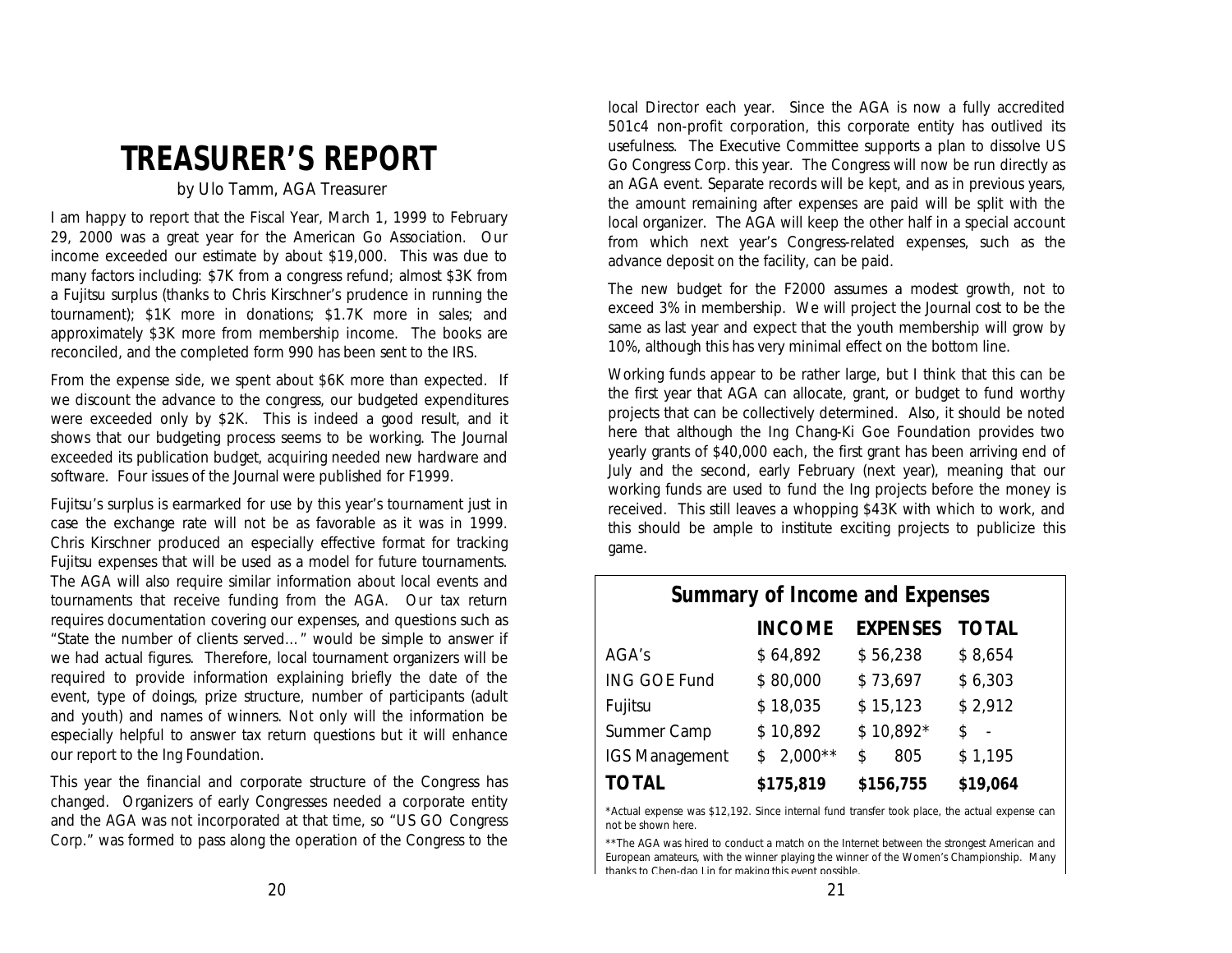## **AGA Income for Fiscal 1999**

*And Projections for F2000*

| <b>MEMBERSHIP</b>      | Projected<br><b>For F1999</b>      | <b>Actual</b> | <b>Projected</b><br>for <b>F2000</b> |
|------------------------|------------------------------------|---------------|--------------------------------------|
| Full                   | \$31,000                           | \$34,200      | \$36,000                             |
| Limited                | 1,500<br>\$                        | 1,670<br>\$   | \$1,500                              |
| Youth $(< 18yrs)$      | 1,100<br>\$                        | 1,110<br>\$   | 1,200<br>\$                          |
| <b>Chapters</b>        | 3,000<br>\$                        | 1,820<br>\$   | 2,000<br>\$                          |
| Life                   | 2,000<br>\$                        | 3,000<br>\$   | 2,000<br>\$                          |
| <b>BGJ</b>             | $\mathsf S$<br>300                 | \$<br>270     | Ś<br>300                             |
| <b>SUB-TOTAL</b>       | \$38,900                           | \$42,070      | \$43,000                             |
| <b>OTHER</b>           |                                    |               |                                      |
| <b>Donations</b>       | \$4,200                            | \$5,295       | \$5,000                              |
| <b>Dividend</b>        | \$3,500                            | \$4,078       | 4,500<br>\$                          |
| <b>Interest</b>        | \$2,000                            | \$2,715       | 3,500<br>\$                          |
| Advertising            | \$1,000                            | 550<br>\$     | \$<br>999                            |
| <b>Sales</b>           | \$1,000                            | \$2,759       | \$<br>3,000                          |
| <b>Miscellaneous</b>   | 200<br>\$                          | \$<br>410     | \$<br>500                            |
| <b>Congress Return</b> | \$<br>$\qquad \qquad \blacksquare$ | \$7,045       | 4,000<br>\$                          |
| <b>SUB-TOTAL</b>       | \$11,900                           | \$22,852      | \$21,499                             |
| <b>TOTAL</b>           | \$50,800                           | \$64,992      | \$64,499                             |

## **AGA Expenses for Fiscal 1999**

*and Projections for F2000*

| ctual           | Projected<br>for <b>F2000</b> | <b>ITEM</b>            | <b>Projected</b><br>for <b>F1999</b> |                           | <b>Actual</b> |                           | <b>Projected</b><br>for <b>F2000</b> |         |
|-----------------|-------------------------------|------------------------|--------------------------------------|---------------------------|---------------|---------------------------|--------------------------------------|---------|
| \$34,200        | \$36,000                      | Publications           | \$25,000                             |                           | \$28,307      |                           | \$25,000                             |         |
| \$1,670         | \$1,500                       | Newsletter             |                                      | \$1,000                   | \$            | 434                       | \$                                   | 500     |
| \$1,110         | \$1,200                       | <b>Admin Svces</b>     | \$6,000                              |                           | \$4,815       |                           | \$6,000                              |         |
| \$1,820         | \$2,000                       | Database Svcs \$ 2,000 |                                      |                           | \$2,147       |                           | \$2,750                              |         |
| \$3,000         | \$2,000                       | Post/Copy/Phone        |                                      | \$5,000                   |               | \$4,248                   |                                      | \$5,000 |
| $\frac{270}{ }$ | 300<br>\$                     | Supplies               |                                      | \$2,000                   |               | \$3,554                   |                                      | \$3,000 |
| \$42,070        | \$43,000                      | Legal                  | \$4,000                              |                           | \$3,380       |                           | \$2,000                              |         |
|                 |                               | Web/Org                |                                      | \$1,000                   |               | \$1,060                   |                                      | \$1,100 |
| \$5,295         | \$5,000                       | <b>IGF Dues</b>        | $\mathsf{S}$                         | 700                       | \$            | 375                       | $\mathsf{\hat{S}}$                   | 400     |
| \$4,078         | \$4,500                       | Misc.                  | \$1,000                              | \$                        | 509           |                           | \$1,000                              |         |
| \$2,715         | \$3,500                       | Internet/Software      | $\mathcal{S}$                        | 500                       | \$            | 318                       | \$                                   | 500     |
| \$550           | 999<br>\$                     | Storage                | \$<br>100                            | $\boldsymbol{\mathsf{S}}$ | $\sim$        | $\boldsymbol{\mathsf{S}}$ | $\mathcal{L}_{\mathcal{A}}$          |         |
| \$2,759         | \$3,000                       | Transport/Conf \$      | 400                                  |                           | \$1,016       | \$                        | 1,000                                |         |
| \$410           | 500<br>\$                     | Bank fees              | \$                                   | 400                       | \$            | 19                        | \$                                   | 200     |
| \$7,045         | \$4,000                       | Credit card            | \$<br>200                            | \$                        | 421           | $\mathsf{\hat{S}}$        | 450                                  |         |
| \$22,852        | \$21,499                      | Tax related            | \$<br>200                            | \$                        | 196           | \$                        | $\blacksquare$                       |         |
|                 |                               | Annual Rpt             | \$1,000                              |                           | \$1,199       | \$                        | 1,000                                |         |
| \$64,992        | \$64,499                      | Congress Advance       | $S -$                                |                           |               | \$4,300                   |                                      | \$6,000 |
|                 |                               | <b>TOTAL</b>           | \$50,500                             |                           | \$56,238      |                           | \$55,900                             |         |

## **Grants & Allocations for F2000**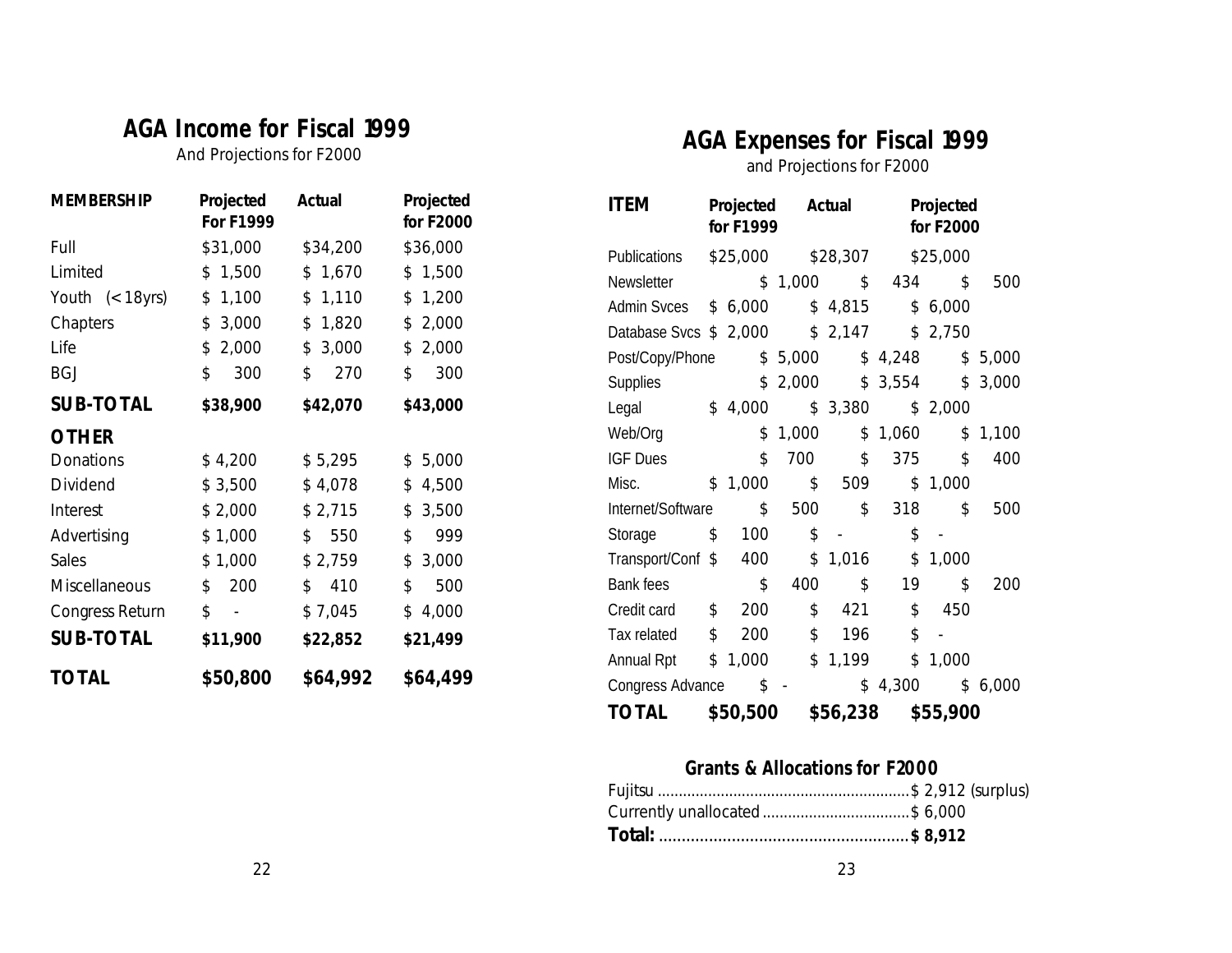### **Budget Analysis for F2000**

The fiscal 2000 will prove to be an exciting year. We will certainly meet and may far exceed growth projections shown in the budget. In addition, we have over \$100K on deposit in the reserve and working fund. This money is not doing anything for us sitting in the bank. It should be working for us — paying for projects that will build awareness of go and membership in the AGA.

This is a time to be bold, but how? I would favor some type of promotional activity. Go is very undervalued and misunderstood by the public. In addition, it requires a special type of person, so you have to reach many people to get one player.

We would entertain proposals to invest up to \$10K, or even more, in projects that would build the go community in the US. Ideally, projects will have a "circular" effect of possibly generating revenue streams that will replenish the investment, so that the project can become self-sustaining. Some examples might be:

- $\blacksquare$  Membership drive
- Production of equipment and promotional items for beginners
- Advertising campaign

"Bold" does not mean reckless. Reasonable proposals over \$1000 will be formally submitted to the Board of Directors before approval. Let's figure out how to do something useful in the months ahead!

| <b>Reconciliation of Year F1999</b> |           |  |  |  |  |  |
|-------------------------------------|-----------|--|--|--|--|--|
| Reserve Funds (Eaton Vance)         | \$75,396  |  |  |  |  |  |
| <b>Working Funds</b>                | \$83,489  |  |  |  |  |  |
| Total in All Accounts 2/29/00       | \$158,885 |  |  |  |  |  |
| Total in All Accounts 3/1/99        | \$139,820 |  |  |  |  |  |
| <b>Bank Balance Increase</b>        | \$19,065  |  |  |  |  |  |

## **Ing Chang-ki Goe Fund**

The Ing Chang-ki Goe Fund usage increased considerably from last year. Over 90% of the funds donated went to support Ing-funded projects and the remainder of \$6,303 was placed on reserve.

### **Budget and Expenses for F1999**

And Projections for F2000

| <b>TOURNAMENTS</b>             | <b>Budget</b> | <b>Actual</b> | <b>Proj F2000</b> |
|--------------------------------|---------------|---------------|-------------------|
| <b>Masters</b>                 | \$13,000      | \$11,430      | \$13,000          |
| <b>ING Cup</b>                 | \$12,000      | \$10,975      | \$12,000          |
| <b>Redmond Cup</b>             | \$5,000       | \$3,005       | \$5,000           |
| <b>EDUCATION AND PROMOTION</b> |               |               |                   |
| <b>Youth Scholarship</b>       | \$10,000      | \$7,974       | \$10,000          |
| <b>Summer Camp</b>             | 4,000<br>\$   | \$<br>800     | 3,000<br>\$       |
| Shipping/customs               | 3,000<br>\$   | 1,321<br>\$   | 3,000<br>\$       |
| Purchase/produce               | 6,000<br>\$   | \$11,159      | 8,500<br>\$       |
| Admin                          | \$<br>2,000   | \$<br>437     | \$<br>1,500       |
| Teach                          | \$            | 1,140<br>\$   | \$                |
| <b>Great Go Spiel</b>          | \$<br>1,000   | 1,015<br>\$   | \$<br>1,000       |
| Go Video                       | \$<br>4,000   | 5,870<br>\$   | \$                |
| Go CD-ROM                      | \$            | Ś             | \$<br>5,000*      |
| <b>REGIONAL ALLOTMENTS</b>     |               |               |                   |
| East                           | \$<br>6,667   | \$3,586       | 6,000<br>\$       |
| Central                        | 6,667<br>\$   | \$8,450       | 6,000<br>\$       |
| West                           | \$<br>6,667   | \$6,534       | \$<br>6,000       |
| Total                          | \$80,000      | \$73,697      | \$80,000          |

\*These funds will be utilized to produce a menu-driven CD-ROM for beginners containing the best shareware and freeware that is currently available on the Internet in an easy-to-use format. This CD-ROM will be widely distributed for promotional purposes.